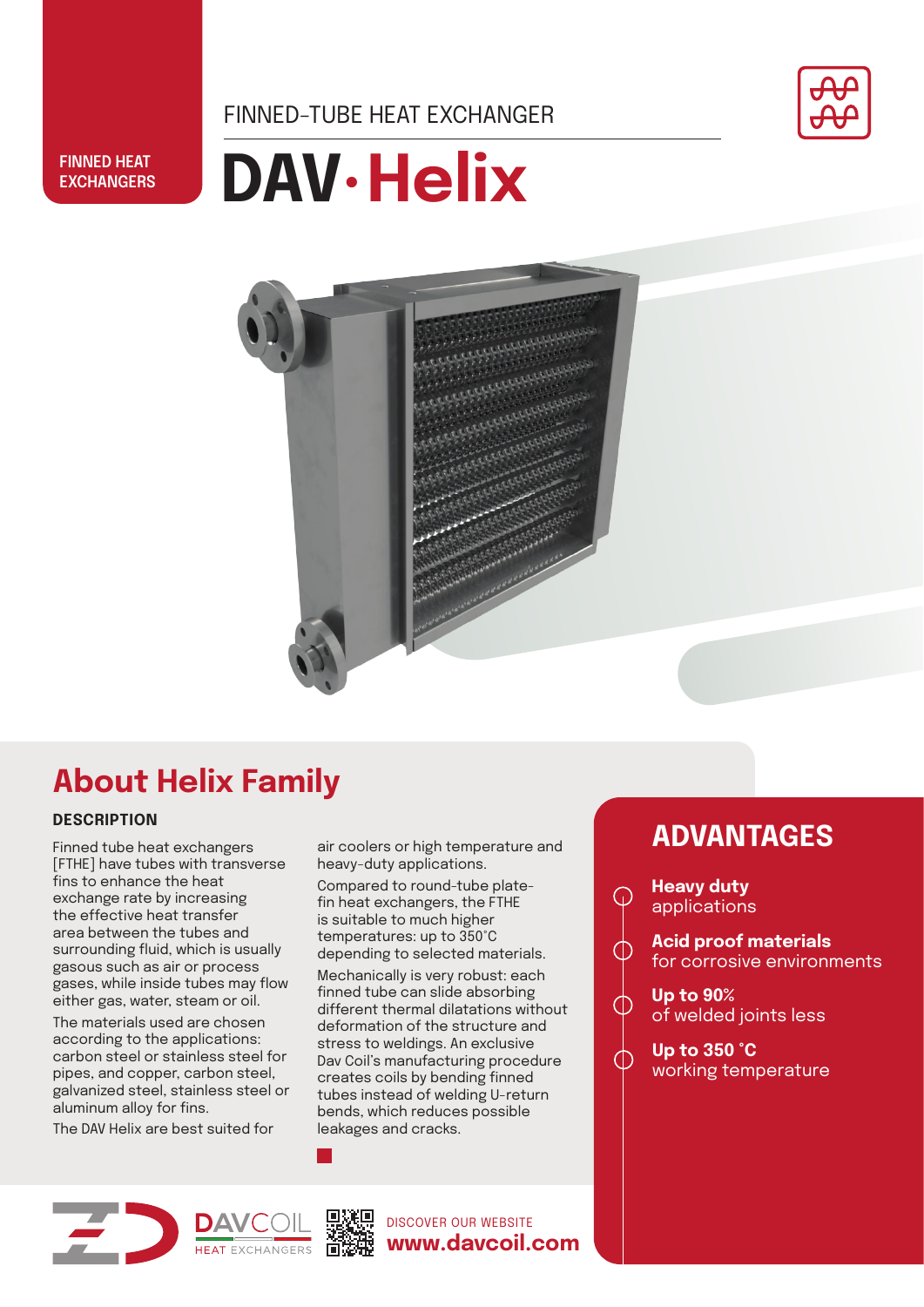

## **Geometries**

with spiral fin tubes



| Triangular tube pitch arrangement |     |            |      |     |            |            |      |  |  |  |
|-----------------------------------|-----|------------|------|-----|------------|------------|------|--|--|--|
| Type                              | S39 | S68<br>S51 |      | S45 | <b>S57</b> | <b>S78</b> | S98  |  |  |  |
| $S1$ [mm]                         | 39  | 51         | 68   | 45  | 57         | 78         | 98   |  |  |  |
| $S2$ [mm]                         | 34  | 25,5       | 19.5 | 39  | 49         | 22.5       | 28.5 |  |  |  |
| $D$ [mm]<br>36                    |     | 36         | 36   | 41  | 51         | 41         | 51   |  |  |  |

| Square tube pitch arrangement |     |     |     |     |     |    |            |  |  |  |
|-------------------------------|-----|-----|-----|-----|-----|----|------------|--|--|--|
| Type                          | O39 | 051 | 068 | O45 | 057 |    | <b>Q98</b> |  |  |  |
| $S1$ [mm]                     | 39  | 51  | 68  | 45  | 57  | 78 | 98         |  |  |  |
| $S2$ [mm]                     | 39  | 39  | 39  | 45  | 57  | 45 | 57         |  |  |  |
| $D$ [mm]<br>36                |     | 36  | 36  | 41  | 51  | 41 | 51         |  |  |  |

\*other values available on request

#### **Connection types:**

threaded nozzle, flange, smooth tube for brazing on site.

#### **Casing designs:**

without casing, side plates only, complete casing, air-tight casing, removable cartridge-type.

#### **Coatings:**

 $\bigcap$ 

 $\bigcirc$ 

Blygold ™, Heresite ™, cataphoresis, powder coating.

#### **Accessories:**

fan, droplet separator, humidifier, defrosting electric resistors.



## **Options Applications**





## **Dav Coil S.r.l.**

Via dell'Artigianato, 11 - 37029 San Pietro In Cariano (VR) **T. + 39 045 6801199** - **E. info@davcoil.com**



DISCOVER OUR WEBSITE **www.davcoil.com**